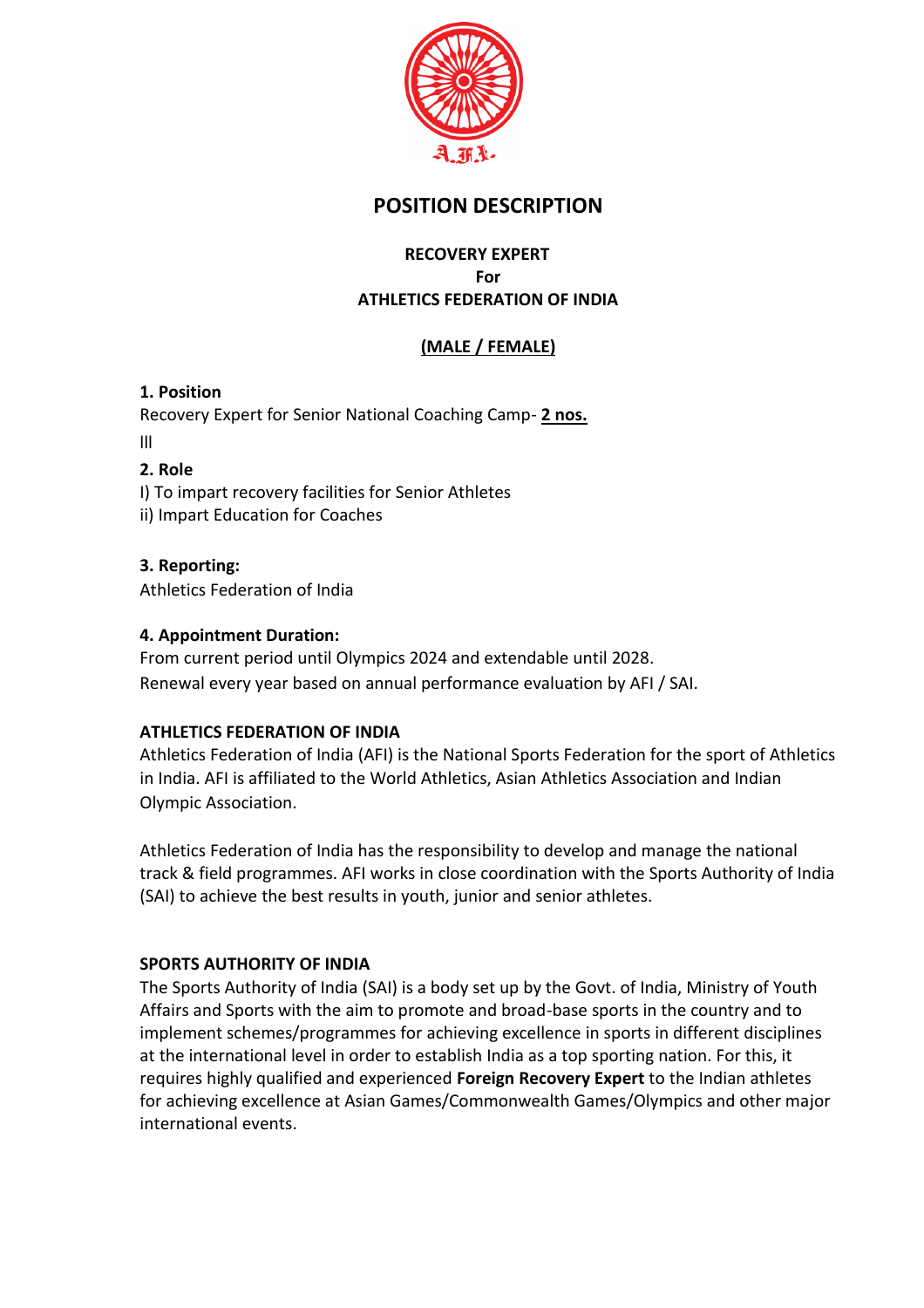### **Qualification**

- $\triangleright$  Language Should be able to speak English
- $\triangleright$  Computers Should have knowledge of computers
- $\triangleright$  Should have knowledge of operating the machineries required for recovery process/ examinations

### **Experience**

- $\triangleright$  Should have worked with the Senior National Teams / Elite Athletes for at least 2-3 years.
- $\triangleright$  Details of last 3 (three) assignments mentioning nature of engagement, job profile, salary/remuneration and expected salary in India.

### **Age**

 $\triangleright$  Should be physically and mentally fit preferably below 65 years of age. However, in exceptional cases, the Committee may relax the age restriction.

### **Salary**

 $\triangleright$  Negotiable and comparable in the industry.

### **Tenure**

- $\triangleright$  The Foreign Recovery Expert would be engaged for a period until Olympics 2024 and further extended subject to performance review. The contract is renewal every year based on annual performance evaluation by AFI / SAI.
- $\triangleright$  The Contract can be terminated even earlier with 1 (one) months' notice from either side.

### **Perks**

- $\triangleright$  Medical expenses of the Expert, spouse and one dependent child preferably in Govt. hospitals or through Mediclaim insurance policy.
- $\triangleright$  Personal Accidental Insurance Policy to the Expert only.
- $\triangleright$  To and fro air fare (from the country of residence of the Expert) for the Expert, spouse and one dependent child and 40 kgs extra baggage in each case on arrival and at the time of final departure.
- $\geq$  30 days leave per year on pro-rata basis.
- $\triangleright$  After completion of one year's stay, to and fro air fare from place of work in India to his country of residence would be given for the Expert, spouse and one dependent child, if the contract is valid for a further period of 6 months.
- $\triangleright$  Transport for official purpose as per contract.
- $\triangleright$  Free furnished accommodation.
- $\triangleright$  Sports kit once in a year.
- $\triangleright$  Boarding/lodging/transport/domestic travel to the expert only would be provided when the Expert is deputed for official purpose.